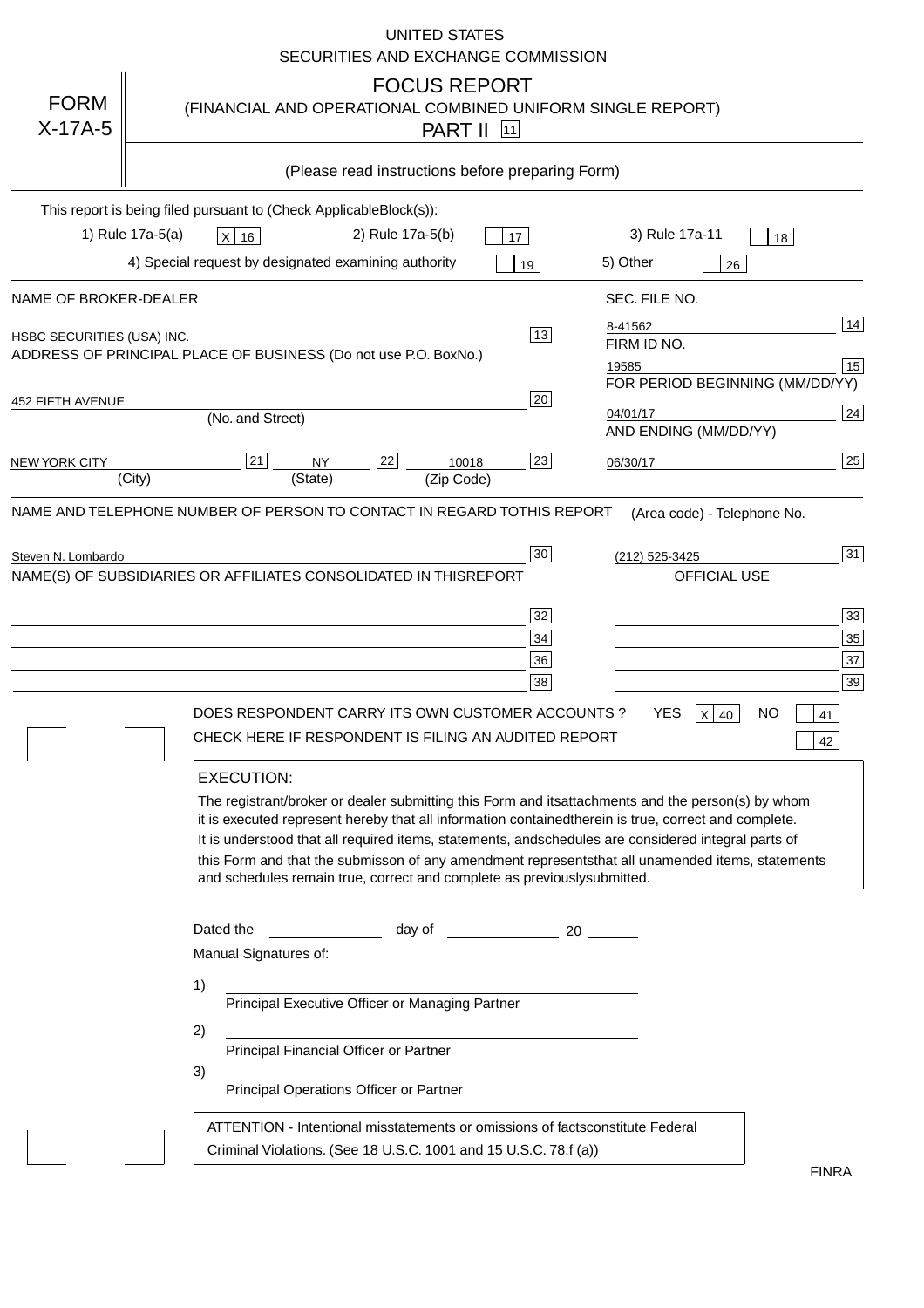BROKER OR DEALER

HSBC SECURITIES (USA) INC.

06/30/17

as of

## STATEMENT OF SEGREGATION REQUIREMENTS AND FUNDS IN SEGREGATION FOR CUSTOMERS TRADING ON U.S. COMMODITY EXCHANGES

| SEGREGATION REQUIREMENTS (Section 4d(2) of the CEAct)                                          |                    |                    |            |
|------------------------------------------------------------------------------------------------|--------------------|--------------------|------------|
| 1. Net ledger balance                                                                          |                    |                    |            |
| A. Cash                                                                                        | \$                 | 261,094,649 7010   |            |
| B. Securities (at market)                                                                      |                    | 891,493,145 7020   |            |
| 2. Net unrealized profit (loss) in open futures contracts<br>traded on a contract market       |                    | 133,672,460 7030   |            |
| 3. Exchange traded options                                                                     |                    |                    |            |
| A. Add market value of open option contracts purchased on a<br>contract market                 |                    | 33,792,652 7032    |            |
| B. Deduct market value of open option contracts granted (sold)<br>on a contract market         |                    | 14,593,400) 7033   |            |
| 4. Net equity (deficit) (add lines 1, 2, and 3)                                                |                    | 1,305,459,506 7040 |            |
| 5. Accounts liquidating to a deficit and accounts with debit<br>balances                       |                    |                    |            |
| - gross amount                                                                                 | 7045<br>11,185,188 |                    |            |
|                                                                                                |                    |                    |            |
| Less: amount offset by customer owned securities                                               | 11,185,188) 7047   |                    | ∩ 7050     |
| 6. Amount required to be segregated (add lines 4 and 5)                                        | \$                 | 1,305,459,506 7060 |            |
|                                                                                                |                    |                    |            |
| FUNDS IN SEGREGATED ACCOUNTS                                                                   |                    |                    |            |
| 7. Deposited in segregated funds bank accounts                                                 |                    |                    |            |
| A. Cash                                                                                        |                    | 42,527,908 7070    |            |
| B. Securities representing investments of customers' funds<br>(at market)                      |                    | $\Omega$           | 7080       |
| C. Securities held for particular customers or option customers<br>in lieu of cash (at market) |                    | 197,877,214        | 7090       |
| 8. Margins on deposit with derivatives clearing organizations<br>of contract markets           |                    |                    |            |
| A. Cash                                                                                        | \$                 | 425,204,492 7100   |            |
| B. Securities representing investments of customers' funds<br>(at market)                      |                    |                    | $0^{7110}$ |
| C. Securities held for particular customers or option customers<br>in lieu of cash (at market) |                    | 693,615,931        | 7120       |
| 9. Net settlement from (to) derivatives clearing organizations<br>of contract markets          |                    | 2,404,641          | 7130       |
| 10. Exchange traded options                                                                    |                    |                    |            |
| A. Value of open long option contracts                                                         |                    | 33,792,652 7132    |            |
| B. Value of open short option contracts                                                        |                    | 14,593,400 7133    |            |
| 11. Net equities with other FCMs                                                               |                    |                    |            |
| A. Net liquidating equity                                                                      |                    | 4,826,965 7140     |            |
| B. Securities representing investments of customers' funds<br>(at market)                      |                    |                    | 7160       |
| C. Securities held for particular customers or option customers<br>in lieu of cash (at market) |                    |                    | 7170       |
| 12. Segregated funds on hand (describe:                                                        |                    |                    | $0$ 7150   |
| 13. Total amount in segregation (add lines 7 through 12)                                       |                    | 1,385,656,403 7180 |            |
| 14. Excess (deficiency) funds in segregation (subtract line 6 from line 13)                    | \$.                | 80,196,897 7190    |            |
| 15. Management Target Amount for Excess funds in segregation                                   | £                  | 70,000,000 7194    |            |
| 16. Excess (deficiency) funds in segregation over (under) Management Target Amount Excess      | \$                 | 10,196,897 7198    |            |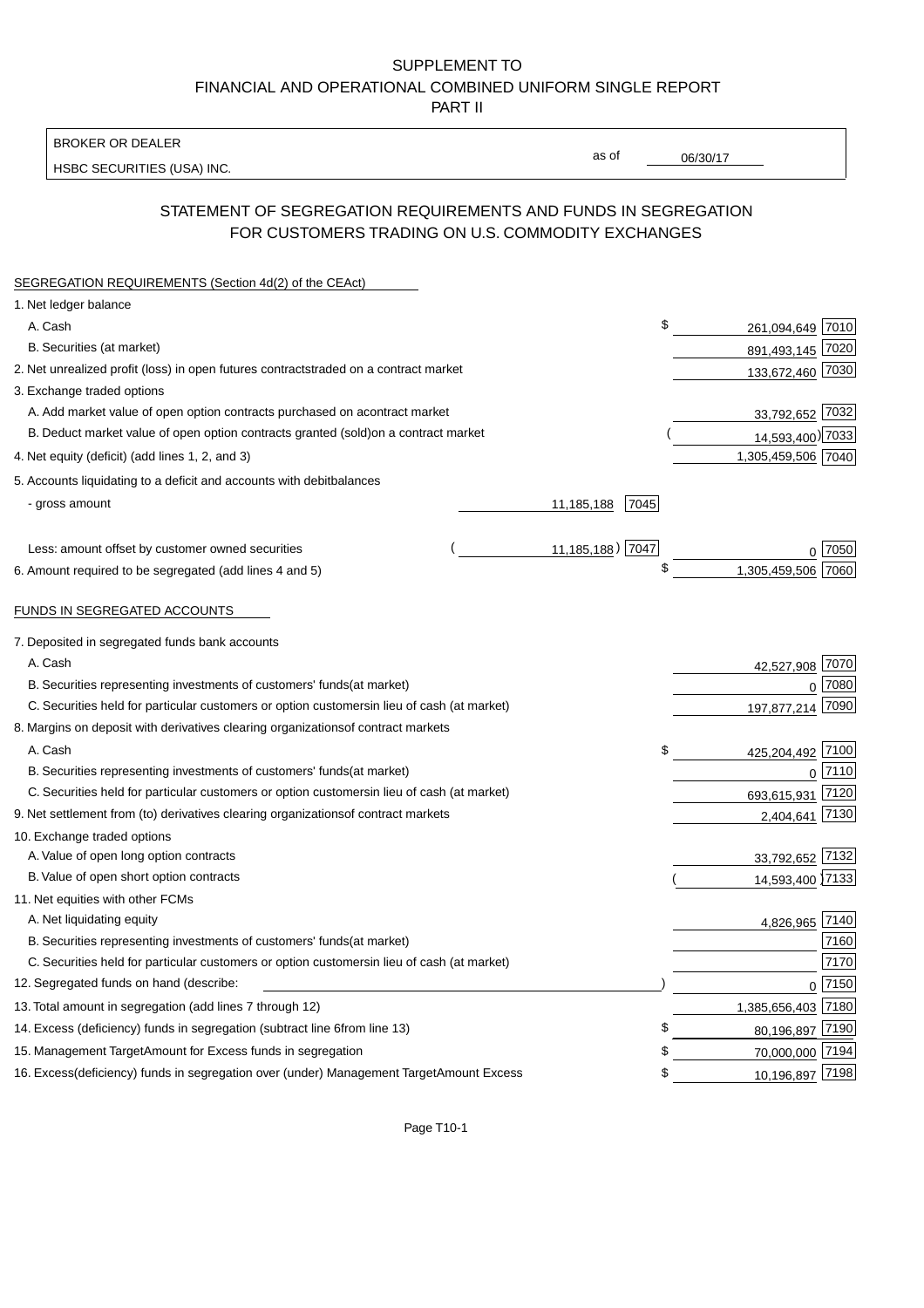PART II

|                                                   | 1 AB 11                                |                                                                |      |
|---------------------------------------------------|----------------------------------------|----------------------------------------------------------------|------|
| <b>BROKER OR DEALER</b>                           |                                        | as of                                                          |      |
| HSBC SECURITIES (USA) INC.                        |                                        | 06/30/17                                                       |      |
|                                                   | FOR CUSTOMERS' DEALER OPTIONS ACCOUNTS | STATEMENT OF SEGREGATION REQUIREMENTS AND FUNDS IN SEGREGATION |      |
| 1. Amount required to be segregated in accordance |                                        |                                                                |      |
| with Commission regulation 32.6                   |                                        | \$                                                             | 7200 |
| 2. Funds in segregated accounts                   |                                        |                                                                |      |
| A. Cash                                           | \$                                     | 7210                                                           |      |
| B. Securities (at market)                         |                                        | 7220                                                           |      |
| C. Total                                          |                                        |                                                                | 7230 |
| 3. Excess (deficiency) funds in segregation       |                                        |                                                                |      |
| (subtract line 2.C from line 1)                   |                                        |                                                                | 7240 |
|                                                   |                                        |                                                                |      |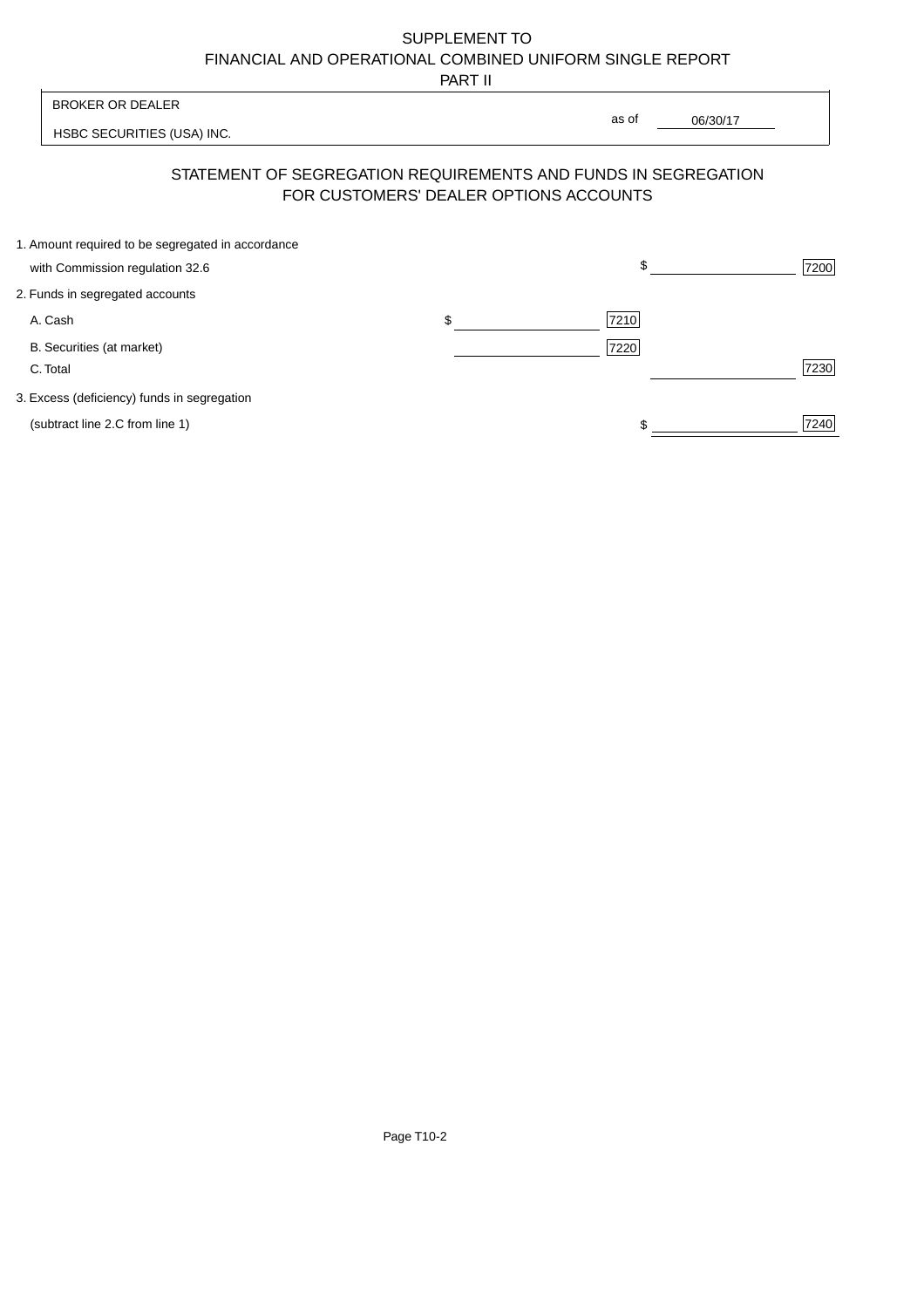PART II

HSBC SECURITIES (USA) INC. The second of the second of the second of the second of the second of the second of the second of the second of the second of the second of the second of the second of the second of the second of BROKER OR DEALER

as of

### STATEMENT OF SECURED AMOUNTS AND FUNDS HELD IN SEPARATE ACCOUNTS PURSUANT TO COMMISSION REGULATION 30.7

#### FOREIGN FUTURES AND FOREIGN OPTIONS SECURED AMOUNTS

| regulation of a foreign government<br>Amount required to be set aside pursuant to law, rule or<br>or a rule of a self-regulatory organization authorized<br>thereunder                       |                                   |                                      | \$ |                           | 7305         |
|----------------------------------------------------------------------------------------------------------------------------------------------------------------------------------------------|-----------------------------------|--------------------------------------|----|---------------------------|--------------|
| 1. Net ledger balance - Foreign Futures and Foreign Option Trading - All Customers<br>A. Cash<br><b>B.</b> Securities<br>(at market)                                                         |                                   |                                      | \$ | 85,100,104<br>115,982,826 | 7315<br>7317 |
| unrealized profit (loss) in open futures contracts traded on a foreign<br>2. Net                                                                                                             | board of trade                    |                                      |    | 1,633,711                 | 7325         |
| 3. Exchange traded options<br>A. Market value of open option contracts purchased on a foreign board of trade<br>B. Market value of open contracts granted (sold) on a foreign board of trade |                                   |                                      |    | $\Omega$                  | 7335<br>7337 |
| (add lines 1.2. and 3.)<br>4. Net equity (deficit)                                                                                                                                           |                                   |                                      | \$ | 202,716,641               | 7345         |
| 5. Accounts liquidating to<br>a deficit and accounts with<br>debit balances - gross<br>amount<br>Less: amount offset by<br>customer owned securities                                         |                                   | 7351<br>4,185,169<br>4,184,450) 7352 |    | 719                       | 7354         |
| 6. Amount required to be set aside as the secured amount - Net Liquidating                                                                                                                   | Equity Method (add lines 4 and 5) |                                      | \$ | 202,717,360               | 7355         |
| 7. Greater of amount required to be set aside pursuant to foreign jurisdiction (above) or line 6.                                                                                            |                                   |                                      | S  | 202,717,360               | 7360         |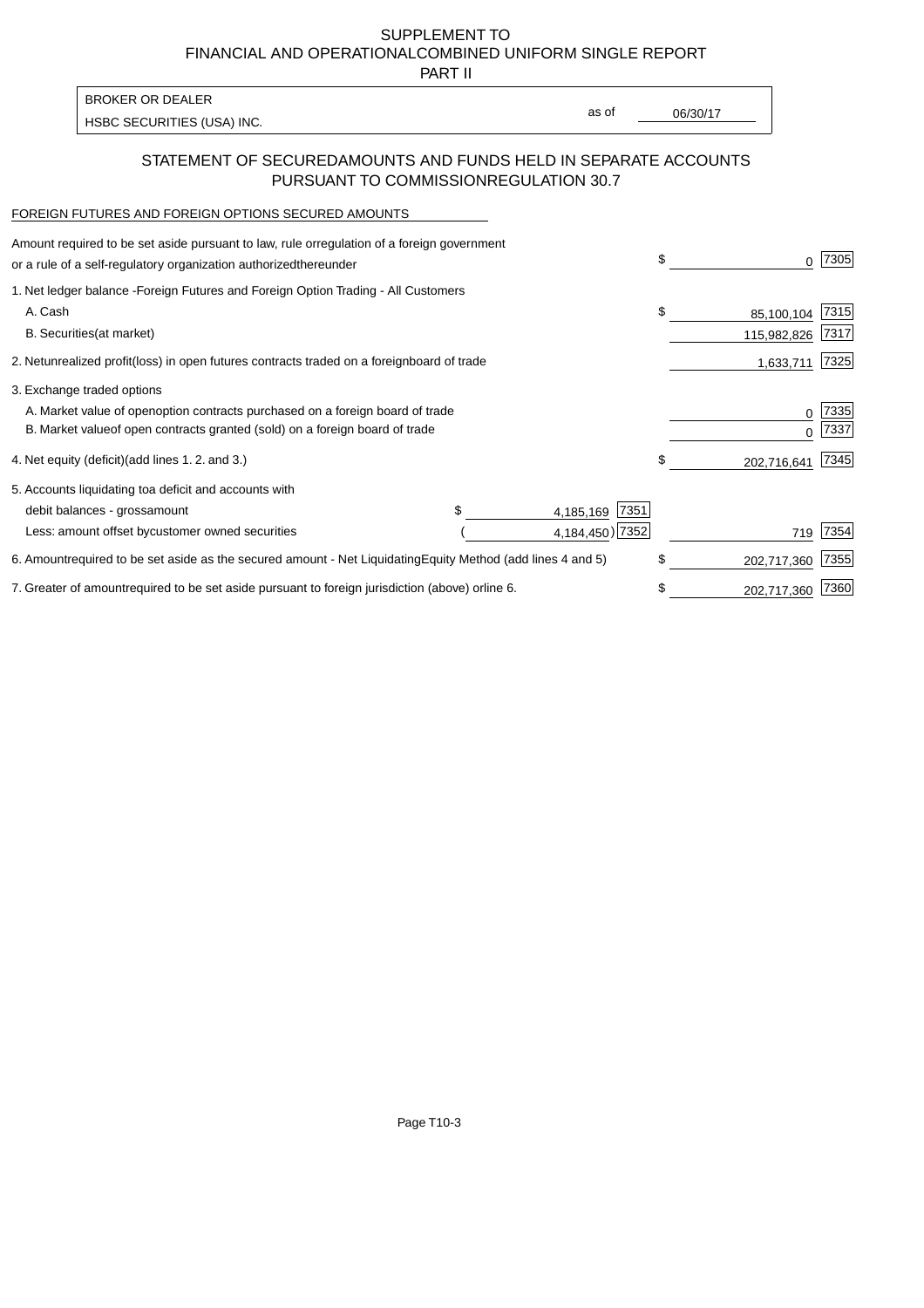PART II

| <b>BROKER OR DEALER</b>                                                                           |                       |             |                 |                    |
|---------------------------------------------------------------------------------------------------|-----------------------|-------------|-----------------|--------------------|
| HSBC SECURITIES (USA) INC.                                                                        | as of                 |             | 06/30/17        |                    |
| STATEMENT OF SECURED AMOUNTS AND FUNDS HELD IN SEPARATE<br>PURSUANT TO COMMISSION REGULATION 30.7 |                       |             | <b>ACCOUNTS</b> |                    |
| FUNDS DEPOSITED IN SEPARATE REGULATION 30.7 ACCOUNTS                                              |                       |             |                 |                    |
| 1. Cash in banks                                                                                  |                       |             |                 |                    |
| A. Banks located in the United States                                                             | \$<br>58,125,927      | 7500        |                 |                    |
| B. Other banks qualified under Regulation 30.7                                                    |                       |             |                 |                    |
| 7510<br>Name(s):<br><b>HARRIS TRUST</b>                                                           |                       | $0$ 7520 \$ |                 | 58,125,927 7530    |
| 2. Securities                                                                                     |                       |             |                 |                    |
| A. In safekeeping with banks located in the United States                                         | \$<br>66,995,147 7540 |             |                 |                    |
| B. In safekeeping with other banks qualified under Regulation<br>30.7                             |                       |             |                 |                    |
| 7550<br>Name(s):<br><b>HARRIS TRUST</b>                                                           |                       | 0 7560      |                 | 66,995,147 7570    |
| 3. Equities with registered futures commission merchants                                          |                       |             |                 |                    |
| A. Cash                                                                                           | \$                    | $0$ 7580    |                 |                    |
| <b>B.</b> Securities                                                                              |                       | $0$ 7590    |                 |                    |
| C. Unrealized gain (loss) on open futures contracts                                               |                       | $0$ 7600    |                 |                    |
| D. Value of long option contracts                                                                 |                       | $0^{7610}$  |                 |                    |
| E. Value of short option contracts                                                                |                       | $0$ ) 7615  |                 | 0 7620             |
| 4. Amounts held by clearing organizations of foreign boards of<br>trade                           |                       |             |                 |                    |
| Name(s):<br>7630                                                                                  |                       |             |                 |                    |
| A. Cash                                                                                           | \$                    | 7640        |                 |                    |
| <b>B.</b> Securities                                                                              |                       | 7650        |                 |                    |
| C. Amount due to (from) clearing organizations - daily<br>variation                               |                       | 7660        |                 |                    |
| D. Value of long option contracts                                                                 |                       | 7670        |                 |                    |
| E. Value of short option contracts                                                                |                       | )7675       |                 | 7680               |
| 5. Amounts held by members of foreign boards of trade<br>Name(s):<br>7690                         |                       |             |                 |                    |
| A. Cash                                                                                           | \$<br>60,430,637 7700 |             |                 |                    |
| <b>B.</b> Securities                                                                              | 48,987,679 7710       |             |                 |                    |
| C. Unrealized gain (loss) on open futures contracts                                               | 1,633,711 7720        |             |                 |                    |
| D. Value of long option contracts                                                                 |                       | $0$ 7730    |                 |                    |
| E. Value of short option contracts                                                                |                       | $0$ ) 7735  |                 | 111,052,027 7740   |
| 6. Amounts with other depositories designated by a foreign<br>board of trade<br>7750<br>Name(s):  |                       |             |                 | 0 7760             |
| 7. Segregated funds on hand (describe:                                                            |                       |             |                 | 0 7765             |
| 8. Total funds in separate section 30.7 accounts                                                  |                       | \$          |                 | 236, 173, 101 7770 |
| 9. Excess (deficiency) set Aside Funds for Secured Amount (subtract Line 7 Secured                |                       |             |                 |                    |
| Statement page T10-3 from Line 8)                                                                 |                       | \$          |                 | 33,455,741 7380    |
| 10. Management Target Amount for Excess funds in separate section 30.7 accounts                   |                       | \$          |                 | 25,000,000 7780    |
| 11. Excess (deficiency) funds in separate 30.7 accounts over (under) Management Target            |                       | \$          |                 | 8,455,741 7785     |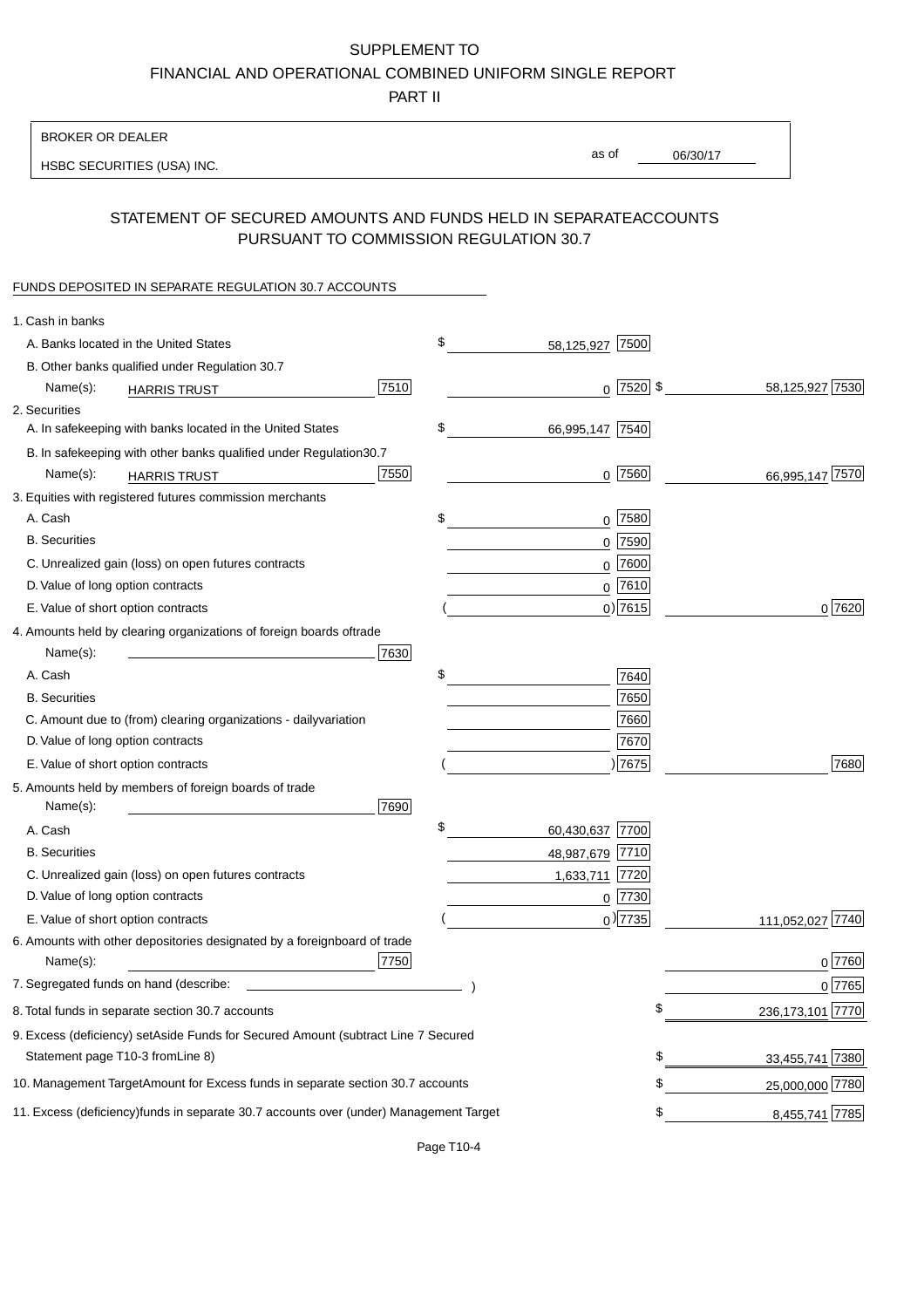PART II

HSBC SECURITIES (USA) INC. The contract of the contract of the contract of the contract of the contract of the contract of the contract of the contract of the contract of the contract of the contract of the contract of the BROKER OR DEALER

as of

#### STATEMENT OF CLEARED SWAPS CUSTOMER SEGREGATION REQUIREMENTS AND FUNDS IN CLEARED SWAPS CUSTOMER ACCOUNTS UNDER 4D(F) OF THE CEA

| <b>Cleared Swaps Customer Requirements</b>                                                                  |    |                    |                    |
|-------------------------------------------------------------------------------------------------------------|----|--------------------|--------------------|
| 1. Net ledger balance                                                                                       |    |                    |                    |
| A. Cash                                                                                                     | \$ | 127,912,651        | 8500               |
| B. Securities (at market)                                                                                   |    | 779,703,382 8510   |                    |
| 2. Net unrealized profit (loss) in open cleared swaps                                                       |    | 400,610,212 8520   |                    |
| 3. Cleared swaps options                                                                                    |    |                    |                    |
| A. Market value of open cleared swaps option contracts purchased                                            |    |                    | 0   8530           |
| B. Market value of open cleared swaps option contracts granted (sold)                                       |    |                    | $0)$ 8540          |
| 4. Net equity (deficit) (add lines 1, 2, and 3)                                                             | \$ | 1,308,226,245 8550 |                    |
| 5. Accounts liquidating to a deficit and accounts with                                                      |    |                    |                    |
| 8,479,633 8560<br>debit balances - gross amount<br>\$                                                       |    |                    |                    |
| 8,474,222) 8570<br>Less: amount offset by customer owned securities                                         |    | 5,411 8580         |                    |
| 6. Amount required to be segregated for cleared swaps customers (add lines 4 and 5)                         | \$ | 1,308,231,656 8590 |                    |
| Funds in Cleared Swaps Customer Segregated Accounts                                                         |    |                    |                    |
| 7. Deposited in cleared swaps customer segregated accounts at banks                                         |    |                    |                    |
| A. Cash                                                                                                     | \$ | 13,780,602 8600    |                    |
| B. Securities representing investments of cleared swaps customers' funds (at market)                        |    |                    | $0^{8610}$         |
| C. Securities held for particular cleared swaps customers in lieu of cash (at market)                       |    | 7,790,882 8620     |                    |
| 8. Margins on deposit with derivatives clearing organizations in cleared swaps customer segregated accounts |    |                    |                    |
| A. Cash                                                                                                     |    | 599,786,689 8630   |                    |
| B. Securities representing investments of cleared swaps customers' funds (at market)                        |    | 0                  | 8640               |
| C. Securities<br>held for particular cleared swaps customers in lieu of cash (at market)                    |    | 771,912,499 8650   |                    |
| 9. Net settlement from (to) derivatives clearing organizations                                              |    | 49,479,097 8660    |                    |
| 10. Cleared swaps options                                                                                   |    |                    |                    |
| A. Value of open cleared swaps long option contracts                                                        |    |                    | $0^{8670}$         |
| B. Value of open cleared swaps short option contracts                                                       |    |                    | $0$ ) 8680         |
| 11. Net equities with other FCMs                                                                            |    |                    |                    |
| A. Net liquidating equity                                                                                   |    |                    | $0^{8690}$         |
| B. Securities representing investments of cleared swaps customers' funds (at market)                        |    |                    | $0 \frac{8700}{ }$ |
| C. Securities held for particular cleared swaps customers in lieu of cash (at market)                       |    |                    | 0 8710             |
| 12. Cleared swaps customer funds on hand (describe:                                                         |    |                    | $0 \;  8715 $      |
| 13. Total amount in cleared swaps customer segregation (add lines 7 through 12)                             | S  | 1,442,749,769 8720 |                    |
| 14. Excess (deficiency) funds in cleared swaps customer segregation (subtract line 6 from line 13)          |    | 134,518,113 8730   |                    |
| 15. Management Target Amount for Excess funds in cleared swaps segregated accounts                          | \$ | 120,000,000 8760   |                    |
| 16. Excess<br>(deficiency) funds in cleared swaps customer segregated accounts over                         |    |                    |                    |
| <b>Management Target Excess</b><br>(under)                                                                  | \$ | 14,518,113 8770    |                    |